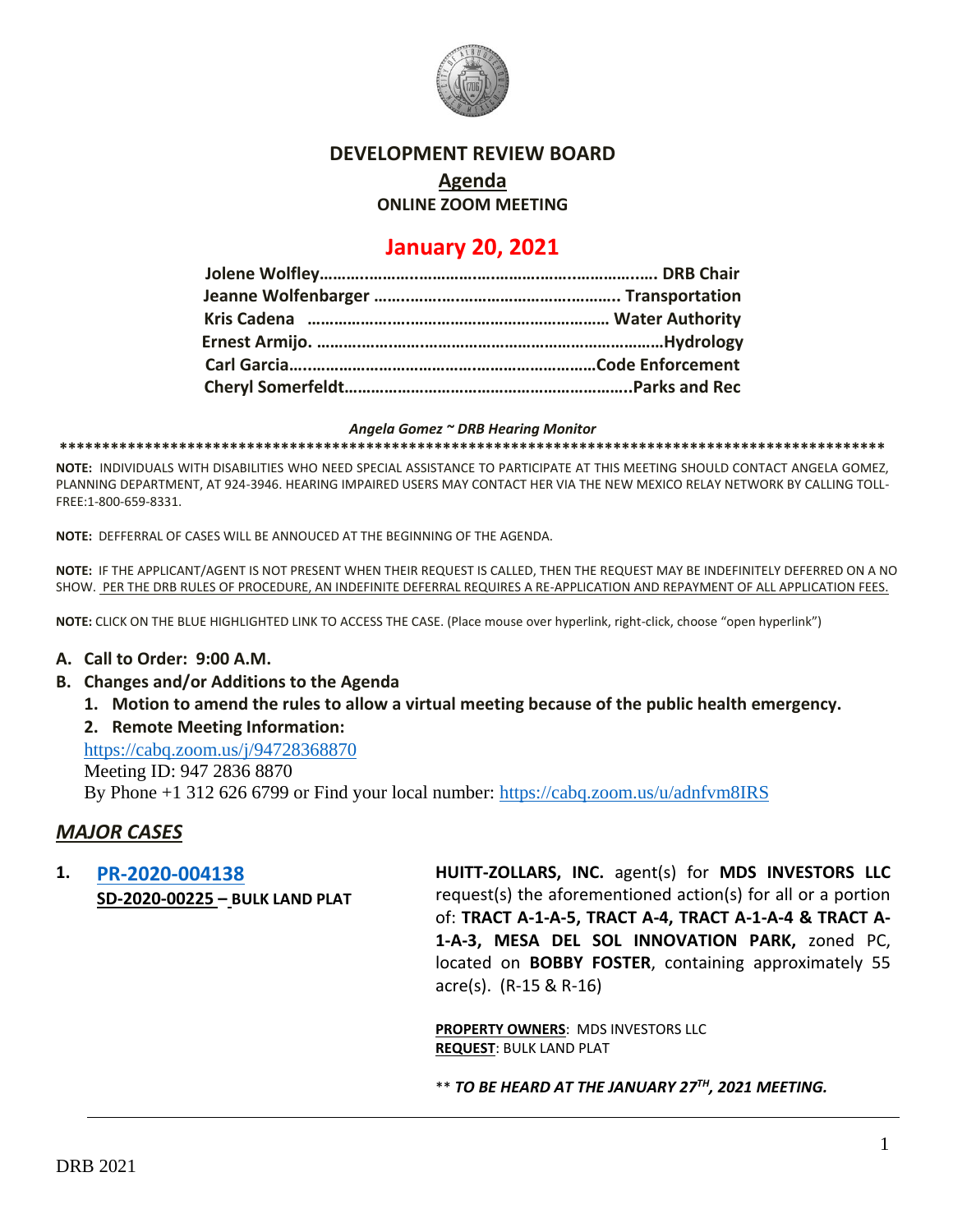| 2. | PR-2020-004433<br>SD-2021-00011 - PRELIMINARY/FINAL<br><b>PLAT</b>                        | <b>COMMUNITY SCIENCES CORPORATION agent(s) for LEMAR</b><br><b>C. ROGERS</b> request(s) the aforementioned action(s) for all<br>or a portion of: LOTS 29 & 30, zoned R-1, located on<br>VICTORIA DRIVE NW between RIMROCK PL and SHIPROCK<br>PL NW, containing approximately 0.5178 acre(s). (E-10)                                                                             |
|----|-------------------------------------------------------------------------------------------|---------------------------------------------------------------------------------------------------------------------------------------------------------------------------------------------------------------------------------------------------------------------------------------------------------------------------------------------------------------------------------|
|    |                                                                                           | <b>PROPERTY OWNERS: LEMAR C. ROGERS</b><br>REQUEST: MINOR SUBDIVISION PLAT COMBINING TWO EXISTING LOTS<br>INTO ONE NEW LOT                                                                                                                                                                                                                                                      |
| 3. | PR-2019-002411<br>SD-2019-00012 - FINAL PLAT                                              | HERITAGE TRAILS DEVELOPMENT 1, LLC request(s) the<br>aforementioned action(s) for all or a portion of: TRACTS A-<br>1-A and B-1, ANDERSON HEIGHTS, UNIT 4 zoned R-1A,<br>located at 118TH ST between AMOLE MESA AVE and<br><b>COLOBEL AVE</b> , containing approximately 82.92 acre(s).<br>$(N-8)$                                                                              |
|    |                                                                                           | PROPERTY OWNERS: HERITAGE TRAILS DEVELOPMENT 1, LLC<br>REQUEST: FINAL PLAT APPROVAL 151 UNIT 20 TRACT SUBDIVISION                                                                                                                                                                                                                                                               |
| 4. | PR-2018-001183<br>(1004000)<br>SD-2020-00199 - EXTENSION OF<br><b>INFRASTRUCTURE LIST</b> | TIERRA WEST, LLC agent(s) for PARADISE HILLS HOLDING<br><b>COMPANY</b> request(s) the aforementioned action(s) for all<br>or a portion of: TRACT A-1, ALBUQUERQUE WEST UNIT 2<br>zoned NR-C, located at 4570 PARADISE BLVD between<br><b>PARADISE</b><br>and<br><b>PASEO</b><br><b>DEL NORTE, containing</b><br>approximately 3.48 acre(s). (C-13) [Deferred from 1/6/21]       |
|    |                                                                                           | PROPERTY OWNERS: PARADISE HILLS HOLDING COMPANY<br><b>REQUEST: EXTENSION OF INFRASTRUCTURE LIST</b>                                                                                                                                                                                                                                                                             |
| 5. | PR-2019-003030<br>SD-2020-00213 - PRELIMINARY/FINAL<br><b>PLAT</b>                        | <b>SUPREME</b><br><b>INVESTMENTS,</b><br><b>LLC</b><br>request(s)<br>the<br>aforementioned action(s) for all or a portion of: TRACT B1,<br>LAND OF MEL SANCHEZ & LATH & PLASTER SUPPLY zoned<br>NR-LM, located at 5300 2 <sup>ND</sup> ST between MONTANO and<br><b>GRIEGOS,</b><br>containing approximately<br>5.45<br>$\arce(s)$ .<br>(F-15) {Deferred from 12/16/20, 1/6/21] |
|    |                                                                                           | PROPERTY OWNERS: CITY CHURCH OF ALBUQUERQUE INC<br>REQUEST: TO SUBDIVIDE THE EXISTING PARCEL OF LAND INTO THREE<br><b>TRACTS</b>                                                                                                                                                                                                                                                |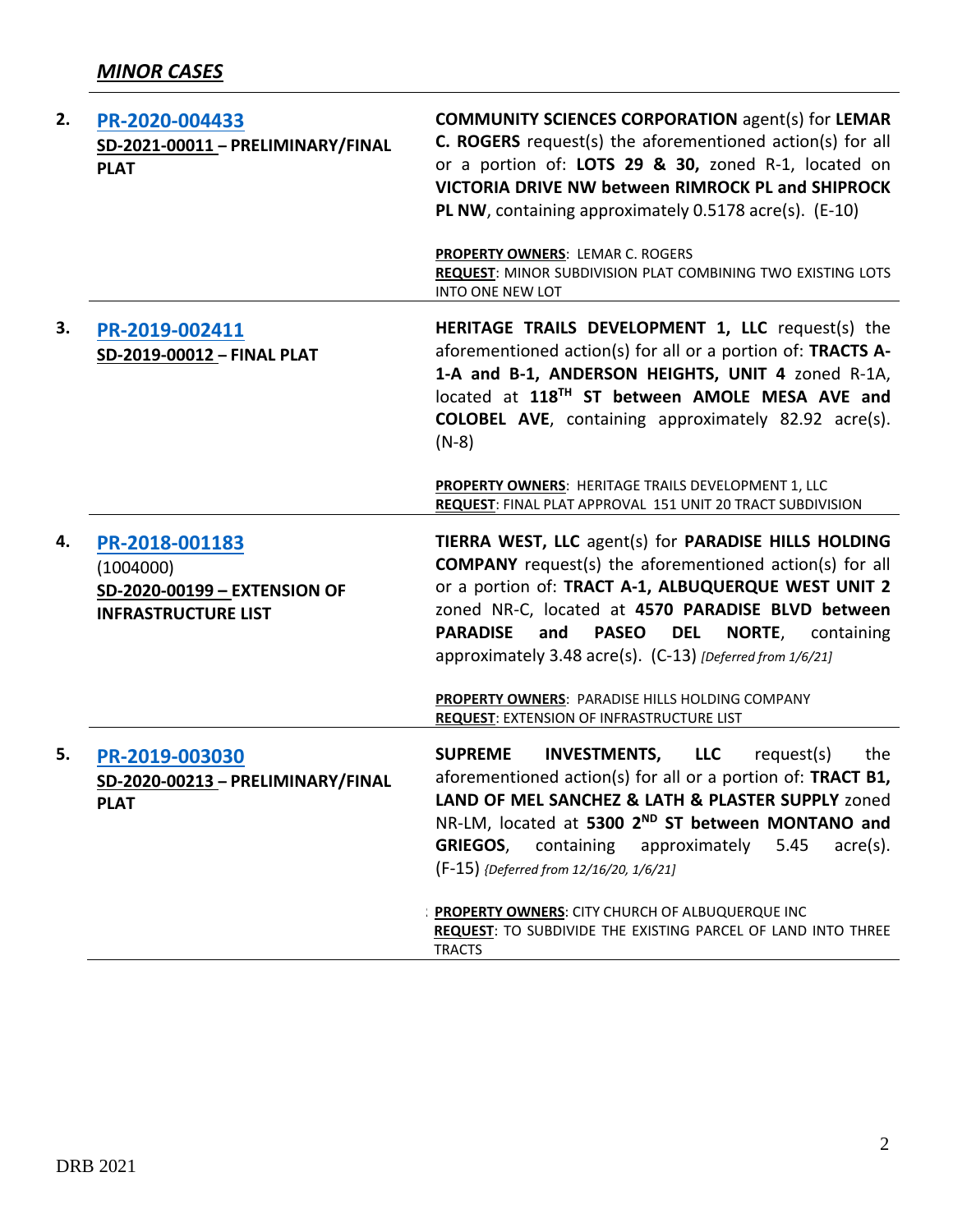| 6. | PR-2020-003887<br>SD-2021-00010 - VACATION OF PUBLIC<br><b>EASEMENT</b> | SBS CONSTRUCTION AND ENGINEERING LLC agent(s) for<br>MICHAEL DRESKIN request(s) the aforementioned action(s)<br>for all or a portion of: LOT 1-A, 6, 7, 8, 9 & 10, BLOCK 2,<br>CITY REALTY CO.'S ADDITION NO. 1, zoned MX-M, located<br>at 2818 4 <sup>TH</sup> ST NW, between PHOENIX AVE and 4 <sup>th</sup> ST,<br>containing approximately 1.269 acre(s). (H-14)<br><b>PROPERTY OWNERS: MICHAEL DRESKIN</b> |
|----|-------------------------------------------------------------------------|-----------------------------------------------------------------------------------------------------------------------------------------------------------------------------------------------------------------------------------------------------------------------------------------------------------------------------------------------------------------------------------------------------------------|
|    |                                                                         | REQUEST: VACATION OF 10' PUBLIC SANITARY SEWER EASEMENT                                                                                                                                                                                                                                                                                                                                                         |
| 7. | PR-2020-003887<br>SD-2021-00008 - PRELIMINARY/FINAL<br><b>PLAT</b>      | SBS CONSTRUCTION AND ENGINEERING, LLC agent(s) for<br>MICHAEL DRESKIN request(s) the aforementioned action(s)<br>for all or a portion of: LOT 1-A, 6, 7, 8, 9 & 10, BLOCK 2,<br>CITY REALTY CO.'S ADDITION NO. 1, zoned MX-M, located<br>at 2818 4 <sup>th</sup> ST between PHOENIX AVE and 4 <sup>th</sup> ST,<br>containing approximately 1.269 acre(s). (H-14) [Deferred from<br>1/13/21                     |
|    |                                                                         | PROPERTY OWNERS: MICHAEL DRESKIN<br>REQUEST: CONSOLIDATE LOTS, INCLUDE VACATED EASEMENT AND<br>DEDICATE RIGHT OF WAY                                                                                                                                                                                                                                                                                            |
| 8. | PR-2020-004537<br>SD-2021-00009 - PRELIMINARY/FINAL<br><b>PLAT</b>      | CSI - CARTESIAN SURVEYS, INC. agent(s) for McMULLEN &<br><b>COMPANY REAL ESTATE</b> request(s) the aforementioned<br>action(s) for all or a portion of: TRACTS B-1-A-3, & B-1-A-4,<br>CLIFFORD INDUSTRIAL PARK, zoned NR-LM, located at<br>8721 WASHINGTON ST between ALAMEDA BLVD NE and<br>WASHINGTON PL NE, containing approximately 3.0121<br>$\text{acre}(s)$ . (C-17) [Deferred from 1/13/21]             |
|    |                                                                         | PROPERTY OWNERS: FAIR PLAZA ASSOCIATES<br>REQUEST: ADJUST THE INTERIOR LOT LINE BETWEEN TWO LOTS,<br>DEDICATE ADDITIONAL RIGHT OF WAY AND EASEMENTS                                                                                                                                                                                                                                                             |
|    | SKETCH PLAT                                                             |                                                                                                                                                                                                                                                                                                                                                                                                                 |
| 9. | PR-2021-004941<br><b>PS-2021-00004 - SKETCH PLAT</b>                    | CSI - CARTESIAN SURVEY'S agent(s) for ARTHUR SALAS<br>request(s) the aforementioned action(s) for all or a portion<br>of: LOTS 16-P1 and 17-P1, zoned R-ML, located at 9223 JILL<br>PATRICIA ST NW, containing approximately 0.2918 acre(s).<br>$(C-12)$                                                                                                                                                        |
|    |                                                                         | <b>PROPERTY OWNERS: ARTHUR SALAS</b><br>REQUEST: LOT LINE ADJUSTMENT FOR TWO EXISTING LOTS INTO 2<br><b>NEW LOTS</b>                                                                                                                                                                                                                                                                                            |

Other Matters:

**10.**